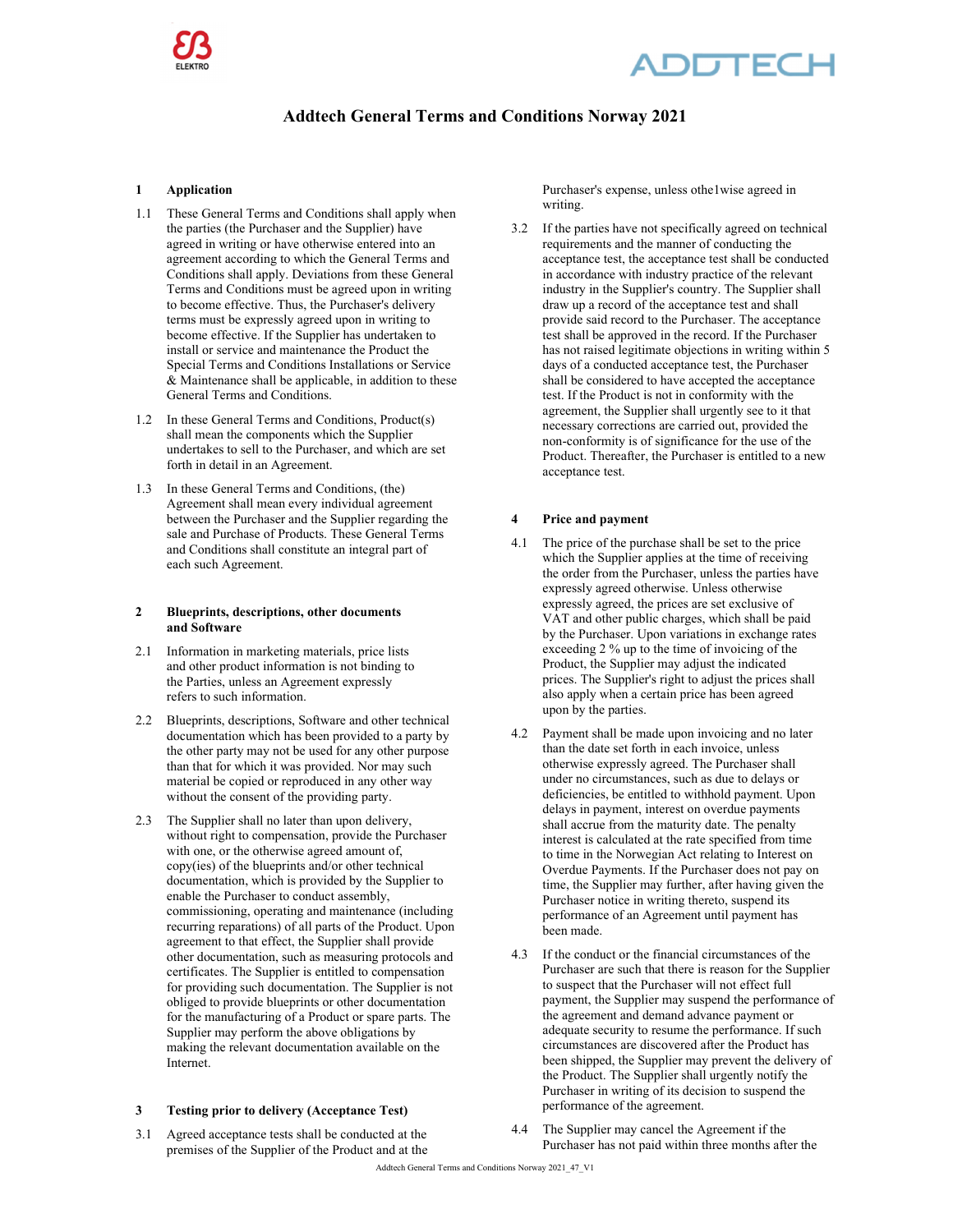

payment date. Without prejudice to the right to interest on overdue payments, the Supplier shall in such case be entitled to recover damages.

#### **5 Delivery and delivery time**

- 5.1 Unless otherwise explicitly agreed, the Product is delivered "Ex Works" in accordance with the applicable INCOTERMS at the time for entering into the Agreement.
- 5.2 If the delivery is to be made within a certain period, the period shall begin on the date the Agreement was entered into, unless otherwise expressly agreed in writing. However, the delivery term shall under no circumstances begin before the Supplier has received (i) payment, if such is due prior to the commencement of manufacturing of the Product or has otherwise been agreed upon, and (ii) the Supplier has received required licenses, authorizations, technical data and instructions.
- 5.3 If the delay is caused by a circumstance which, pursuant to item 11.1, constitutes grounds for relief or by any action or omission by the Purchaser, the delivery period shall be extended for a period which is reasonable considering the circumstances. If the delay occurs after the end of the agreed delivery period, the period shall nevertheless be extended.
- 5.4 If the Supplier does not deliver on time, the Purchaser may demand delivery within a reasonable final time, by giving written notice to the Supplier. Should the Supplier not deliver within this time, the Purchaser is entitled to cancel the Agreement by giving the Supplier written notice to that effect.
- 5.5 If the Purchaser cancels the Agreement pursuant to item 5.4, it is entitled to compensation from the Supplier for the direct additional expenditures for procuring a corresponding Product from someone else, however the right to such compensation is limited to 7,5 % of the price of the Product. If the Purchaser does not cancel the Agreement, it is not entitled to any compensation for the Supplier's delay.
- 5.6 Should the Purchaser fail to receive the Product on an established date, payment shall nevertheless be made as if the Product was delivered in accordance with the Agreement, and the Purchaser shall compensate the Supplier for its direct additional expenditures caused by such failure of the Purchaser.

#### **6 Liability for defects**

- 6.1 A Product which is not in conformity with the agreed specification shall be considered deficient, unless the non-conformity is without significance for the intended use of the Product. The Supplier's liability for other defects is limited to defects caused by defective construction, materials or workmanship.
- 6.2 Information regarding the use of the Product or other information about the Product, which is not expressly part of the agreed specification and which is provided by the Supplier, regardless of the form in which the information is provided, shall only be regarded as recommendations or general information. The Supplier is not liable for such information.

# DDTECI

- 6.3 The Supplier is only liable for defects which manifest within one year from the day that the risk for the Product passed to the Purchaser (guarantee period). The guarantee period shall never exceed the lowest of 1.760 operating hours or the expected operating time, if the operating time is less than 1. 760 operating hours. The guarantee period does not include wear components which normally have a durability of less than one year. The Supplier is not liable for defects which are caused by inaccurate, ambiguous or incomplete information from the Purchaser. Further, the Supplier is not liable for defects which are caused by circumstances which occur after the risk for the Product has passed to the Purchaser, such as, but not exclusively, defects caused by ordinary wear or deterioration.
- 6.4 The Supplier undertakes to, at its own discretion, during the guarantee period, without right to compensation, deliver a new Product as replacement for a deficient Product, or to remedy the deficiency. The Supplier is not liable to pay for replacement media or replacement fluids, such as e.g. refrigerating media. Remedying may occur either at the Supplier's premises or at the Purchaser's premises, depending on which the Supplier determines appropriate. Replacement products or replacement parts, which the Supplier has provided to the Purchaser, are subject to the guarantee period set out in item 6.3. Should the Supplier claim ownership of a Product or part of a Product which has been replaced, the title of ownership to such Product or part of a Product shall pass to the Supplier. Possible demolition costs shall be paid by the Purchaser
- 6.5 The Purchaser shall bear the cost and risk of transportation of a deficient Product or part of a Product to the Supplier. The Supplier shall bear the cost and risk of transportation of the replacement Product or part of a Product to the place of delivery. Should the Supplier choose to remedy the Product at the premises of the Purchaser, the Purchaser shall pay travel costs and allowance for expenses for the travel and work time of the Supplier's staff. Further, the Purchaser shall bear the additional costs which arise from the Product being situated somewhere other than at the place of delivery.
- 6.6 If the Supplier does not deliver a replacement product or remedy the deficiency within reasonable time after the Purchaser has complained in writing, the Purchaser may cancel the Agreement in respect of the deficient Product by written notice to that effect. Upon cancelling the Agreement, the Purchaser is entitled to compensation from the Supplier for direct additional expenditures for procuring a corresponding product from someone else, however not more than 7,5 % of the price of the Product.
- 6.7 The Supplier shall be considered to have fulfilled its obligations under this Agreement by delivering appropriately repaired or replaced Product or Part of a Product to the Purchaser. The Purchaser shall bear the costs for work and additional expenditures for operation on something other than the Product upon dismounting or installing the Product or the part of a Product.
- 6.8 The Purchaser shall examine the Product in accordance with good industry practice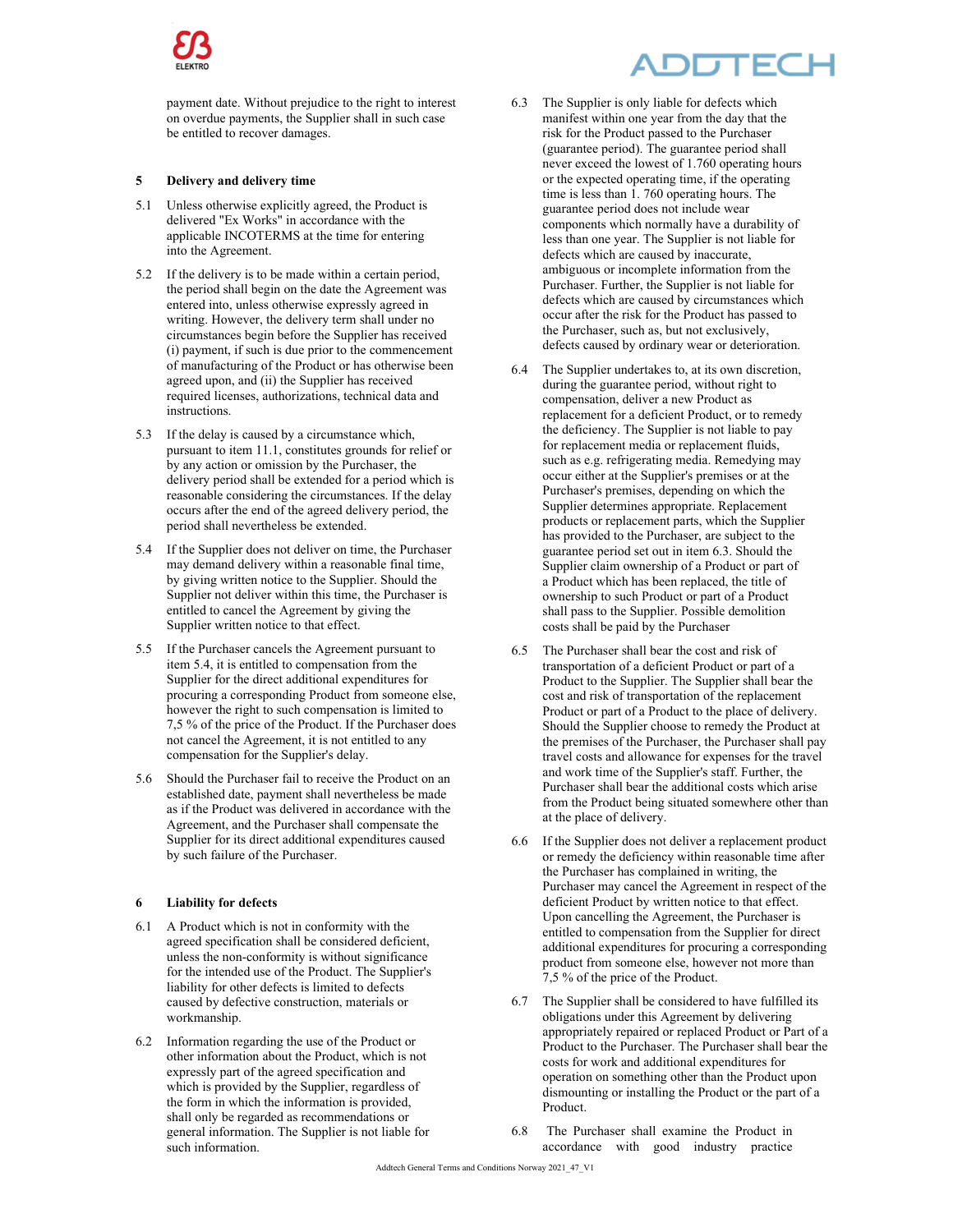

immediately after delivery.

- 6.9 The Purchaser may not invoke defects which have not been notified to the Supplier in writing within 15 days from the day the Purchaser notices or ought to have noticed the defect, and in no case later than the time set out in item 6.3 above. Should the Supplier not be liable for the defect, the Supplier is entitled to compensation for the costs which have been caused by the complaint.
- 6.10 Instead of remedying the defect or delivering a replacement Product, the Supplier may choose to repay the purchase price, whereupon the Purchaser shall return the Product in substantially unchanged condition. If this is not possible, the Supplier may credit an amount corresponding to the value of what has been favored the Purchaser. If the Supplier chooses to repay the purchase price, the Purchaser is entitled to compensation from the Supplier for direct additional expenditures for procuring a corresponding product from someone else, however not more than 7 ,5 % of the price of the Product.

#### **7 Liability for damage to property and personal injury**

- 7.1 The Supplier is not liable for damages to immovable or movable property or consequential damages, if the damage occurs while the Product is in the possession of someone other than the Supplier.
- 7.2 Tue Purchaser shall indemnify and hold harmless the Supplier, to the extent that the Supplier is imposed liability for third party damages or losses for which the Supplier is not liable pursuant to item 7 .1.
- 7.3 The limitations of the Supplier's liability in item 7.1 do not apply upon gross negligence of the Supplier.
- 7.4 Both parties shall promptly notify the other party in writing of any third party claim relating to this item 7.
- 7.5 Both parties are obliged to comply with summons to a court or arbitration board which processes claims of damages against the other party, if the claim is based on a damage or loss which is allegedly caused by a Product. However, the relationship between the parties shall always be governed by the Agreement.
- 7.6 The Supplier' s liability for damage caused by a Product to a natural person or immovable or movable property which belongs to the Purchaser or a third party, shall under all circumstances be limited to EUR 500.000 per occurrence of damage. The Purchaser shall indemnify and hold harmless the Supplier for all liability exceeding said amount.

#### **8 Liability for damages and limitations of Iiability**

- 8.1 In case of delay or defect, the Purchaser is entitled to damages pursuant to items 5.5, 6.6 and 6.10.
- 8.2 If the Supplier has developed a product in collaboration with the Purchaser, under an agreement between the parties and at the Supplier's own cost, the

# JTF(

Supplier is in no regard responsible for any delay or defect of the Product. Further, the Supplier is in no regard responsible for any delay or defect of a Product which the Supplier has lended out or transferred to the Purchaser without compensation.

- 8.3 The Supplier shall under no circumstances be liable for loss of production, loss of profits or any other consequential economic loss.
- 8.4 The Purchaser shall never be entitled to damages exceeding 7 ,5 % of the purchase price for the Product. The limitation of liability shall remain in full force and effect upon cancelation of the Agreement.
- 8.5 The Purchaser may not invoke any other sanctions against the Supplier than those expressly set out in the Agreement.

#### **9 Retention of title**

9.1 The Product shall remain the property of the Supplier until it has been fully paid, to the extent this ownership reservation is valid.

#### **10 Confidentiality**

10.1 Neither party may, without the other party's approval, provide third parties with documents or otherwise disclose information of confidential character about the Agreement or the other party, unless disclosure is necessary for the performance of the Agreement. The parties shall enter into non-disclosure agreements with its employees or take other appropriate measures to ensure that confidentiality is maintained. The confidentiality undertaking does not apply to information, which a party can demonstrate was duly brought to its notice other than by the Agreement, or which is commonly known. The confidentiality undertaking shall remain in full force and effect after the termination of this Agreement.

#### **11 Grounds for relief**

- 11.1 A circumstance which prevents or substantially obstructs the performance of any of the parties' undertakings under the Agreement, and which the party could not dispose of, including but not limited to stroke of lightning, fire, earthquake, flooding, war, mobilization or major military conscription, uprising or riot, requisition, seizure, currency restriction, public regulation, fuel restrictions, general scarcity of transportation or energy, or strike, blockade, lock-out or other labor dispute, regardless of whether the party is a party to such dispute, and defects or delays in deliveries from sub-suppliers caused by the above mentioned circumstances, shall constitute grounds for relief which entitles the relevant party to appropriate time extensions and relief of liability from conditional fines and other sanctions. A party shall notify the other party in writing without unreasonable delay from the day the party realized or ought to have realized the grounds for relief.
- 11.2 If the performance of the Agreement is delayed for more than six months due to a circumstance set out in item 11.1, each party shall be entitled to withdraw from the Agreement and shall not be liable to compensate the other party for such